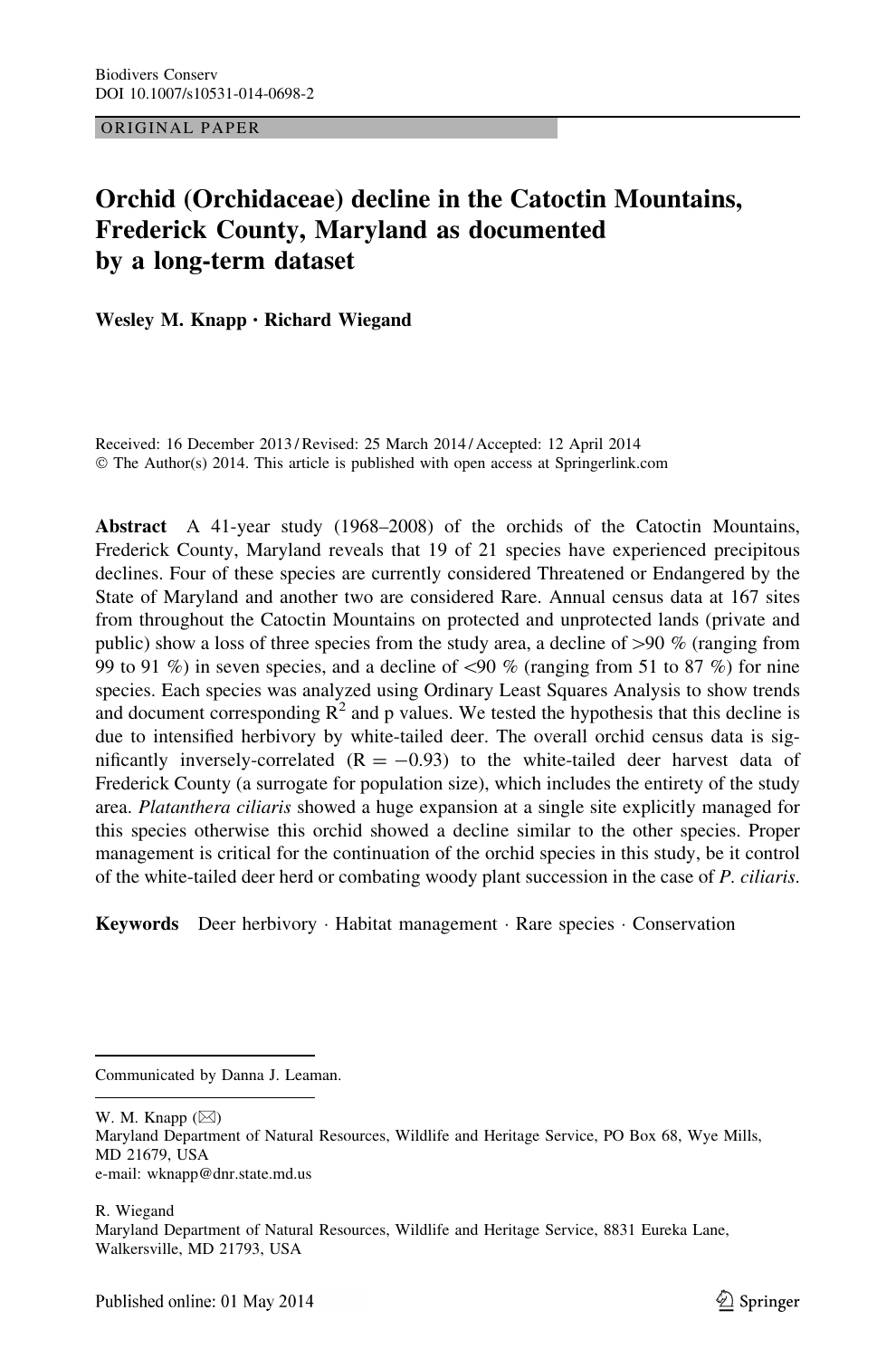#### Introduction

Of all the land plants the orchids (Orchidaceae) are among the most beautiful and charismatic. Found on all continents except Antarctica, the Orchidaceae is one of the most diverse families of flowering plants with approximately 20,000 species (Smith et al. Smith [2004\)](#page-11-0). In Maryland, 21 genera and 51 species are known (Knapp and Naczi unpublished data) occupying a diverse array of habitats from dry to wet substrates in forested to opensunny conditions (Brown and Brown [1984](#page-9-0)). In the Catoctin Mountains of Frederick Co., Maryland, 27 species (native and non-native) have been informally reported (Wieg and unpublished data). Of these 27 species, 21 were readily occurring at the onset of this study. Four are listed as threatened or endangered (Maryland Natural Heritage Program [2010\)](#page-10-0): longbract frog orchid (Coeloglossum viride var. virescens, yellow fringed orchid (Platanthera ciliaris), greater purple fringed orchid (Platanthera grandiflora), and yellow nodding ladie's tresses (Spiranthes ochroleuca). Two are listed as rare (Maryland Natural Heritage Program [2010\)](#page-10-0): brown widelip orchid (Liparis liliifolia), and palegreen orchid (Platanthera flava var. herbiola).

The understanding of how species respond to natural or management-induced habitat changes is a prerequisite for successful species conservation (Hegland et al. [2001\)](#page-9-0). Species populations are known to be highly variable over a short time scale due to many environmental conditions (e.g., competition, climate). Therefore, long-term population data are needed to obtain reliable information on the life history and population dynamics of any species (Waite and Hutchings [1991](#page-11-0); Fieberg and Ellner [2001\)](#page-9-0). Many long-term studies of various terrestrial orchid groups show natural population fluctuations or effects of temporal environmental conditions (Tamm [1972;](#page-11-0) Hutchings [1987](#page-9-0); Mood [1989](#page-10-0); Willems and Meiser [1998;](#page-11-0) Gillman and Dodd [1998](#page-9-0); Shefferson et al. [2003](#page-10-0); Kery and Gregg [2004](#page-10-0); Pfeifer et al. [2006\)](#page-10-0).

The effects of white-tailed deer (*Odocoileus virginianus Boddaert*) herbivory on vegetation and plant community structure is well known (Augustine and Frelich [1998;](#page-9-0) Gill and Beardall [2001;](#page-9-0) Rooney [2001](#page-10-0); Russell et al. [2001](#page-10-0); Horsley et al. [2003,](#page-9-0) Rooney and Waller [2003;](#page-10-0) Côté et al. [2004;](#page-9-0) Krueger and Peterson [2006;](#page-10-0) Mudrak et al. [2009](#page-10-0); Freker et al. [2013](#page-9-0)). Overtime, elevated levels of herbivory can lead to density decline and extirpation of herbivory intolerant plants (Rooney and Dress [1997a;](#page-10-0) Fletcher et al. [2001\)](#page-9-0). Regionally, a number of studies have shown impacts of herbivory on various species (Whigham [1990;](#page-11-0) Whigham and O'Neill [1991](#page-11-0); Rooney and Dress [1997b;](#page-10-0) McGraw and Furedi [2005](#page-10-0)). Numerous studies have shown browsing by white-tailed deer at densities greater than 15–20 deer/mi<sup>2</sup> can influence forest regeneration success (Hough [1965](#page-9-0); Behrend et al. Behrend [1970](#page-9-0); Marquis [1981;](#page-10-0) Tilghman [1989](#page-11-0)). Langdon [\(1985](#page-10-0)) noted that deer impacts on plant communities consists of three primary effects: (1) failure of plants to reproduce, (2) alteration of species composition which occurs when deer remove preferred browse species and indirectly create opportunities for less preferred or unpalatable species to proliferate, and (3) extirpation of highly palatable plants, especially those that were naturally uncommon or of local occurrence.

During the course of this study the deer population of the Catoctin Mountains became sizeable and an obvious 'browse line' developed (National Park Service [2008\)](#page-10-0). Porter ([1991\)](#page-10-0) estimated the deer density at Catoctin Mountain Park, located within the study area, to exceed 40 deer/km<sup>2</sup> (100 deer/mi<sup>2</sup>) and research has established that such high deer densities have negative impacts on plant and animal species (Anderson [1994](#page-9-0); Alverson et al. [1998](#page-9-0); Augustine and Frelich [1998;](#page-9-0) de Calesta [1994;](#page-9-0) McShea and Rappole [2000](#page-10-0)).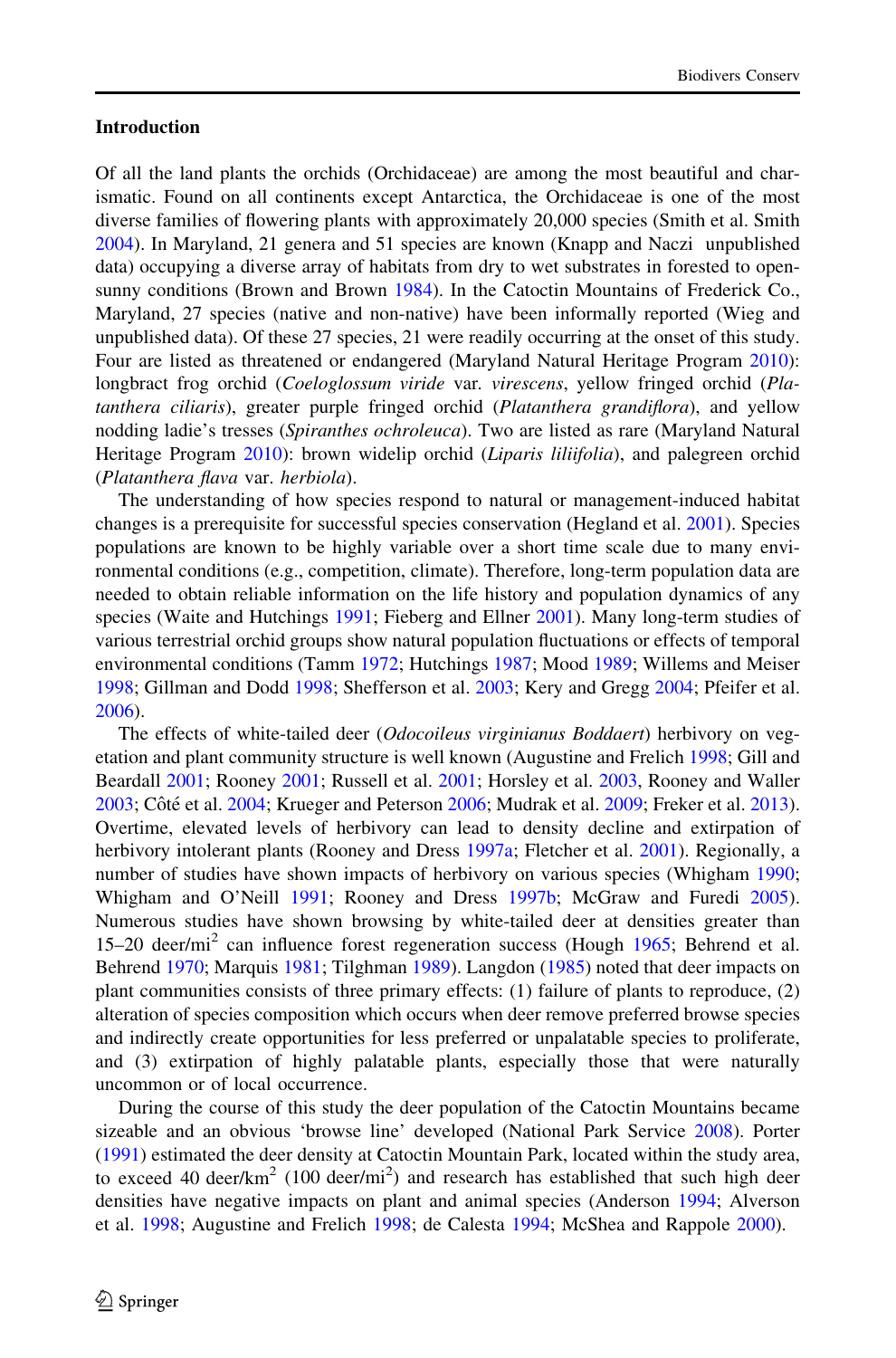The initial intent of this long-term study was to document changes to orchid demographics in a large area over time. The unanticipated declines documented stimulated an investigation into possible causes. This post-facto effort links the declines of orchids to the deer population, using deer harvest data as a surrogate for population. The objectives of this study are to raise awareness of the decline in orchid species in the Catoctin Mountains and show the main cause of this decline is most likely herbivory by white-tailed deer.

#### Study area

The Catoctin Mountains study area is approximately  $485 \text{ km}^2$  (301 mi<sup>2</sup>). Located in Frederick Co., Maryland and comprises the easternmost ridge of the Blue Ridge Mountains (Fig. [1;](#page-3-0) Schmidt [1993\)](#page-10-0). The Catoctin Mountains are oriented in a northeast/southwest direction and stretch approximately 80 km from their origin at South Mountain near Emmitsburg, MD, to the south just past Leesburg, VA, where they become undifferentiated into the Piedmont Physiographic Province (Schmidt [1993](#page-10-0)). The point of greatest elevation is just southwest of Cunningham Falls State Park at 538 m (1,765 ft). The Catoctin Mountains are located in the transition between two of Köppen's climatic types; the Cfa, of Humid Subtropical climates, and Dfa, of Humid Continental climates (Markus et al. [2006](#page-10-0)). Average weather conditions at Catoctin Mountain Park, located near Thurmont, MD, indicate that the climate is cool-temperate with a mean annual temperature of 12.0  $^{\circ}$ C  $(53.6 \text{ °F})$  and a mean annual precipitation of 115.2 cm  $(45.3)$  in (NOAA [2013\)](#page-10-0).

Floristically, the Catoctin Mountains are dominated by deciduous forests comprised primarily of oak (Quercus L. spp.). NatureServe ([2011\)](#page-10-0) documents six forested systems present within the study area: Appalachian Hemlock (Tsuga Canadensis (L.))-Northern Hardwood Forest, Central Appalachian dry oak-pine (Pinus L. spp.) forests, Central Appalachian pine-oak rocky woodlands, central Appalachian steam and riparian forests, North-Central Appalachian acidic cliff and talus, and northeastern interior dry-mesic oak forests.

The study area is located within the Catoctin-South Mountain Region of the Blue Ridge and is underlain by Catoctin metabasalt greenstone (Schmidt [1993;](#page-10-0) Reger and Cleaves [2008\)](#page-10-0). The area contains a number of large protected lands including Catoctin Mountain Park, Cunningham Falls State Park, Frederick Municipal Forest, Gambrill State Park, and Camp David, the Presidential retreat. Culling of the deer herd was not allowed on Catoctin Mountain Park until 2010 (Loncosky personal communication).

#### Materials and methods

Twenty-one species of orchids were inventoried annually at 167 sites, during various times of year beginning in 1968 and ending in 2008 using traditional Natural Heritage Program inventory methods, namely the Observational Data Standard (Fig. [1](#page-3-0); NatureServe [2006](#page-10-0)). The surveys were conducted by the second author or, occasionally, with assistance of other knowledgeable individuals. This reduced the likelihood that a site would not be thoroughly explored and helped limit issues with varying survey efforts among distinct surveyors over the years of the survey. Each site was thoroughly explored during surveys to ensure an accurate census. Individuals were counted using a hand held tally counter with the results of each site census recorded in a field notebook. The detailed locations of these sites are mapped and available upon request. They are not included here because a number of these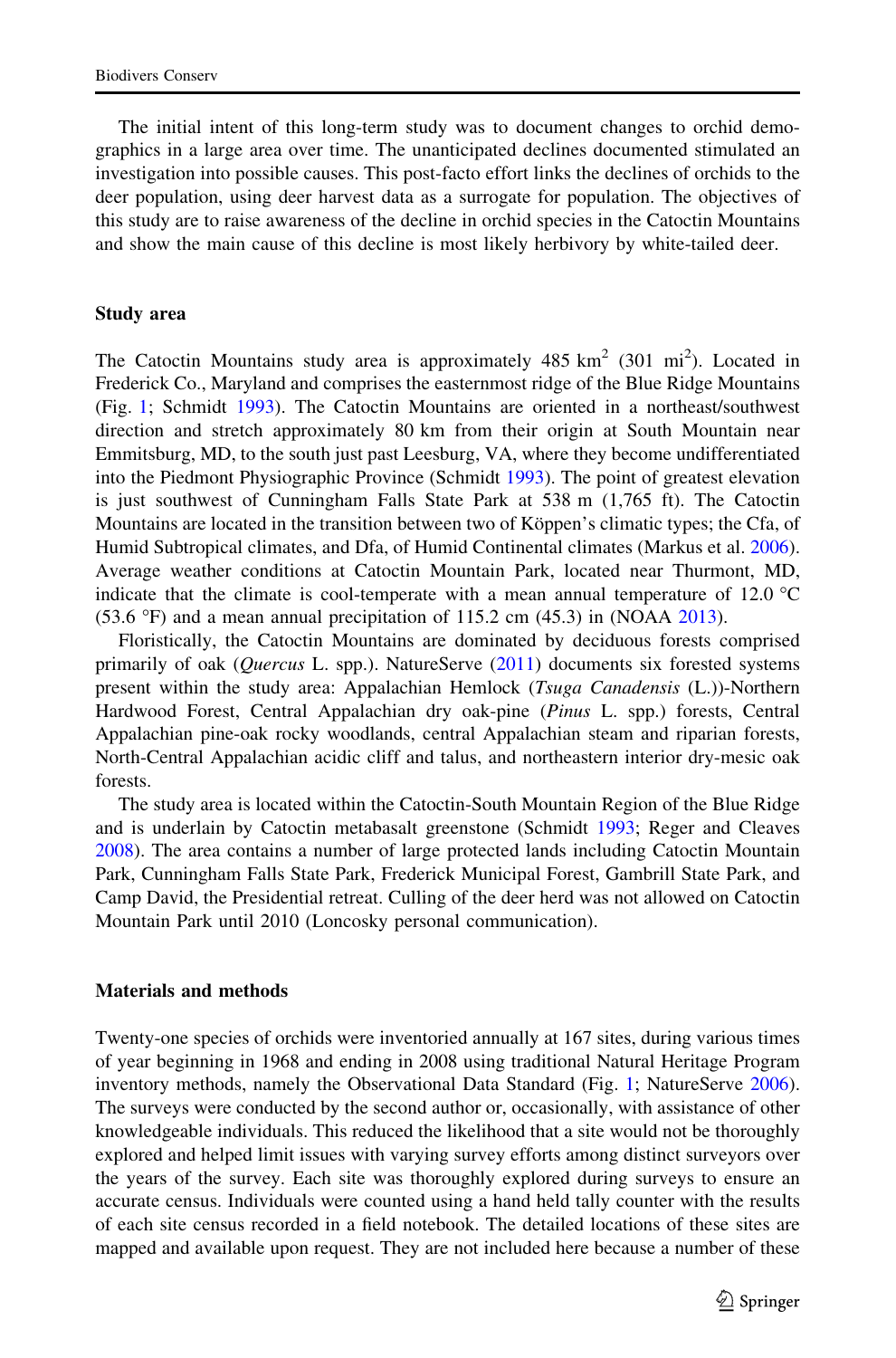<span id="page-3-0"></span>

Fig. 1 Map of the Catoctin Mountains study area with State of Maryland depicted to the *left. Circles* locations of a survey site

species are considered by the Maryland Natural Heritage Program to be vulnerable to collecting. The study sites are located throughout the Catoctin Mountains and stretch nearly 50 km (31 mi) north to south and 16 km (10 mi) east to west (Fig. 1). The majority of these sites (142) are located in the northern portion of the Catoctin Mountains, where the Mountains become wider and occupy more landmass. Numerous sites have more than one species of orchid that are not easily detected at the same time of year due to distinct flowering and fruiting periods between species. This required several site visits throughout the year to accurately census the orchids at a given site. The total number of years that each individual species was censused varied (Table [1](#page-4-0)) as species were encountered at different times during the study and not all species were sampled each year.

Because species were not sampled each year, missing data were estimated using the regression substitution method (Kauffman et al. [2003;](#page-9-0) Little and Rubin [1987](#page-10-0)). This method calculates a value for the missing variable by calculating a trend from each species at an individual site. To prevent simply reinforcing the trend line from which the missing variable is calculated some error is added (Little and Rubin [1987;](#page-10-0) SPSS [2004\)](#page-11-0).

After a complete dataset was constructed, data for each species were summarized by years of inventory, total number of years, number of sites, highest census number with year, final census number, actual percent decline (calculated using highest census versus final census), and percent of data missing per species. These types of data (year and census) lend themselves to trend analysis using ordinary least squared analysis (Gotelli and Ellison [2004\)](#page-9-0). These analyses were conducted using Systat version 11 (SPSS [2004](#page-11-0)). Each species was graphed showing total census on the Y-axis and year on the X-axis. The corresponding best fit line,  $R^2$  value and p-value were calculated.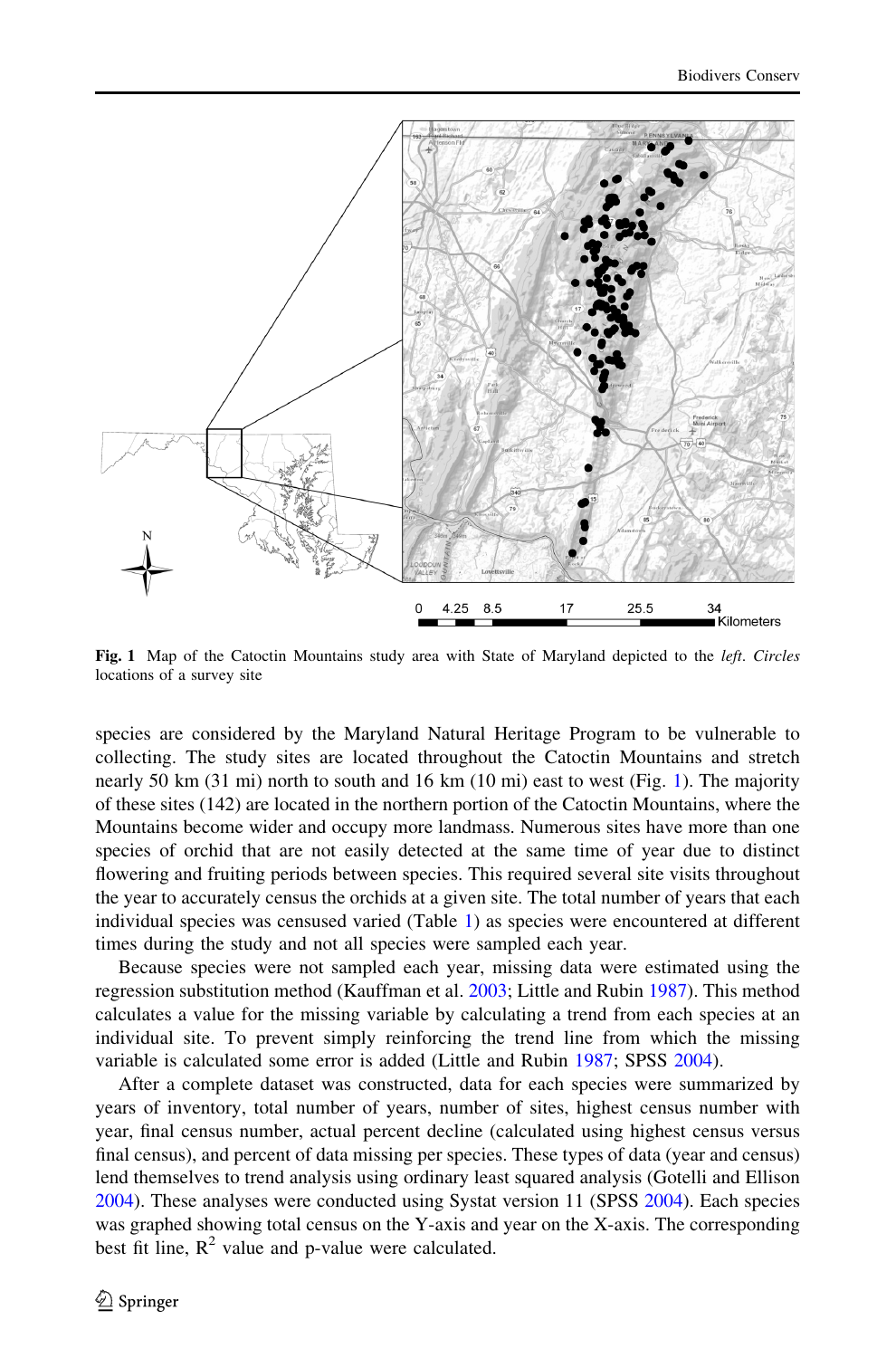| <b>Species</b>                         | Years of<br>inventory | Total<br>years | No.<br>of<br>sites | Highest<br>census<br>(year) | Final<br>census<br>(2008) | Actual<br>$\%$<br>census<br>decline | % Data<br>missing |
|----------------------------------------|-----------------------|----------------|--------------------|-----------------------------|---------------------------|-------------------------------------|-------------------|
| Aplectrum hyemale                      | 1968-2008             | 41             | 6                  | 151 (1973)                  | $\overline{4}$            | 97.35                               | 2.4               |
| Coeloglossum viride var.<br>virescens  | 1983-2008             | 26             | 6                  | 117 (1986)                  | 38                        | 66.96                               | 3.8               |
| Corallorhiza maculata var.<br>maculata | 1982-2008             | 27             | 5                  | 126 (1982)                  | 5                         | 96.06                               | 1.5               |
| C. odontorhiza var. odontorhiza        | 1981-2008             | 28             | 13                 | 977 (1986)                  | 100                       | 92.55                               | 3.8               |
| Cypripedium acaule                     | 1984-2008             | 25             | 25                 | 1200 (1984)                 | 160                       | 86.3                                | 5.9               |
| C. parviflorum var. pubescens          | 1981-2008             | 28             | 17                 | 127 (1982)                  | $\mathbf{0}$              | 100                                 | 4.4               |
| Epipactis helleborine                  | 1987-2008             | 22             | 8                  | 392 (1993)                  | 15                        | 96.17                               | 1.5               |
| Galearis spectabilis                   | 1981-2008             | 28             | 21                 | 1319 (1985)                 | 257                       | 80.52                               | 5.3               |
| Goodyera pubescens                     | 1983-2008             | 26             | 22                 | 761 (1984)                  | 115                       | 84.38                               | 6.4               |
| Isotria verticillata                   | 1982-2008             | 27             | 14                 | 966 (1985)                  | 110                       | 87.23                               | 4.5               |
| Liparis liliifolia                     | 1980-2008             | 29             | 11                 | 269 (1983)                  | 27                        | 91.15                               | 1.9               |
| Platanthera ciliaris <sup>a</sup>      | 1974-2008             | 35             | 10                 | 299 (1974)                  | 50                        | 81.62                               | 0.6               |
| P. clavellata                          | 1980-2008             | 29             | 23                 | 1518 (1981)                 | 517                       | 61                                  | 1.6               |
| P. flava var. herbiola                 | 1985-2008             | 26             | 7                  | 286 (1987)                  | 270                       | 5.59                                | 1.2               |
| P. grandiflora                         | 1979-2008             | 30             | 12                 | 476 (1983)                  | 233                       | 51.05                               | 2.2               |
| P. lacera                              | 1980-2008             | 29             | 9                  | 230 (1980)                  | 55                        | 76.09                               | 0.4               |
| P. orbiculata                          | 1983-2008             | 26             | 9                  | 59 (1984)                   | $\mathbf{0}$              | 100                                 | 2.1               |
| Spiranthes cernua                      | 1984-2008             | 25             | 10                 | 244 (1984)                  | 31                        | 87.3                                | $\overline{0}$    |
| S. lacera var. gracilis                | 1981-2008             | 28             | 8                  | 223 (1983)                  | $\overline{2}$            | 99.15                               | 1.8               |
| S. ochroleuca                          | 1985-2008             | 24             | 4                  | 41 (1986)                   | $\mathbf{0}$              | 100                                 | $\mathbf{0}$      |
| Tipularia discolor                     | 1978-2008             | 31             | 3                  | 62 (1980)                   | 5                         | 91.94                               | $\mathbf{0}$      |

<span id="page-4-0"></span>

| <b>Table 1</b> Orchid summary statistics |  |  |
|------------------------------------------|--|--|
|------------------------------------------|--|--|

Nomenclature for the orchid species follows USDA Plants [\(2013](#page-11-0))

 $^{\text{a}}$  The data presented for *P. ciliaris* excludes the single site actively managed for this species

No white-tailed deer population estimates are available for Frederick County or the Catoctin Mountains. White-tailed deer harvest data is available for Frederick County. These data were acquired from Brian Eyler (Wildlife and Heritage Service Deer Project Leader—Maryland Department of Natural Resources) and were used to provide an index of deer population size (Roseberry and Woolf [1991](#page-10-0)).

An inverse correlation analysis comparing the overall orchid census from 1987 to 2008 to the annual Frederick County white-tailed deer harvest during the same time period was completed. The year 1987 was selected for this analysis because this is the first year a complete dataset is available for all 21 species of orchids surveyed during the study.

#### **Results**

Nineteen species had significant declines, three species disappeared, one species was stable across the study and one expanded. Data is presented in three arbitrarily assigned categories for ease of presentation: species that disappeared, species with  $>90\%$  decline, and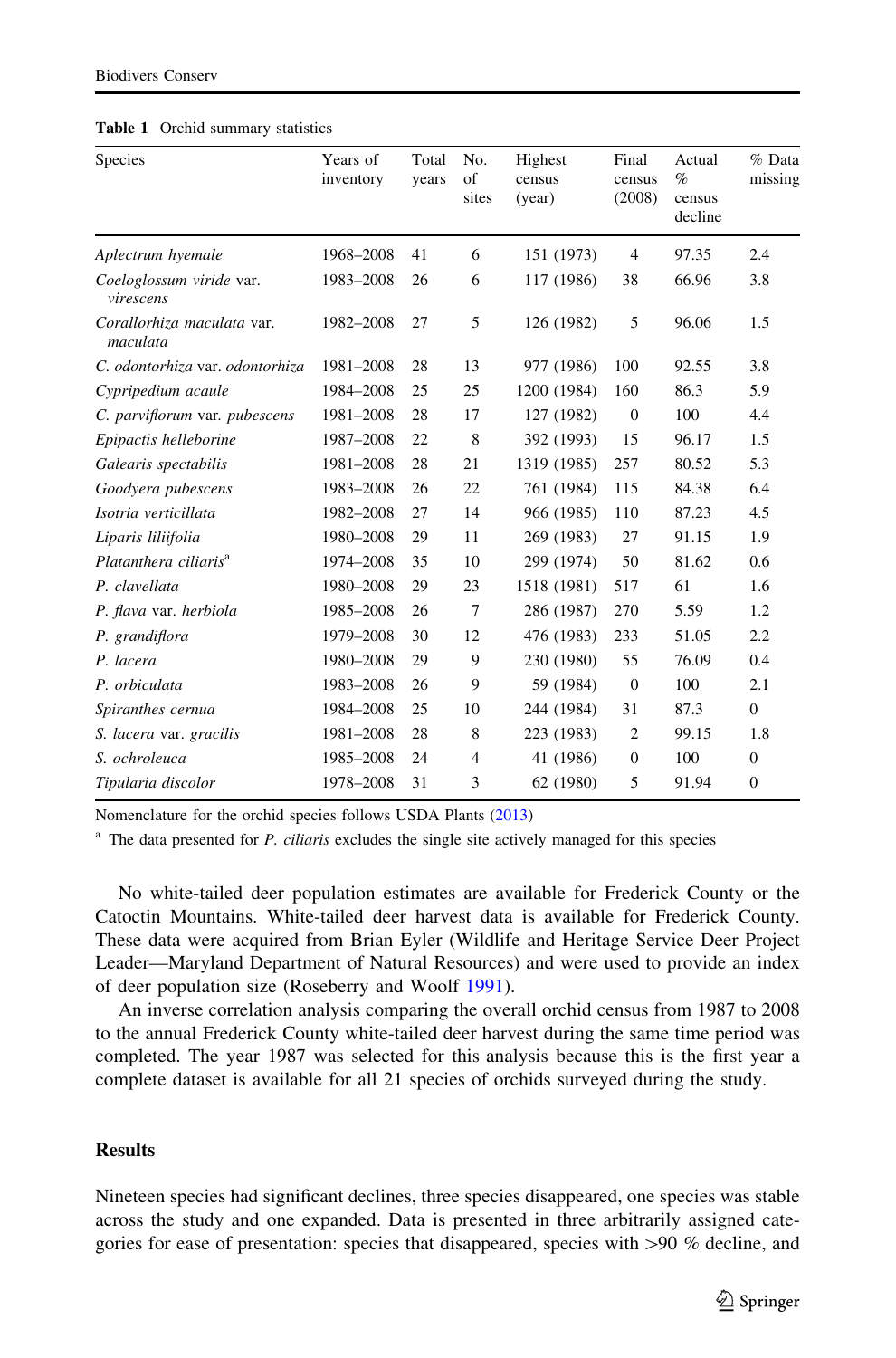<span id="page-5-0"></span>species with  $\leq 90$  % decline. Seven species showed a total decline of over 90 % (Table [1;](#page-4-0) Fig. 2), and nine showed declines from 5[1](#page-4-0) to 87 % (Table 1; Fig. [3](#page-6-0)). Platanthera flava var. herbiola, did not decline, and P. ciliaris experienced significant growth (Table [1;](#page-4-0) Fig. [3](#page-6-0)). The  $R^2$  values are presented on each species census graphs (Figs. 2, [3](#page-6-0)). All regressions had calculated p-values of  $\leq 0.005$ .

Species that disappeared

Three species disappeared during the study period with census totals becoming zero (Table [1](#page-4-0); Fig. 2). These were the greater yellow lady's slipper (Cypripedium parviflorum var. pubescens), lesser round-leaved orchid (Platanthera orbiculata) and Spiranthes ochroleuca. The number of sites for P. orbiculata and S. ochroleuca (9 and 4, respectively), years of survey (26 and 24), and initial number of individuals (59 and 41) are very similar. The loss of C. parviflorum var. pubescens is more striking as over 28 years there were more sites (17) and a larger number of individuals (127).

# Species with  $>90 \%$  decline

Seven species showed a total decline of  $>90 \%$  (Table [1](#page-4-0); Fig. 2). Among these species is the only non-native species of orchid known in the Catoctin Mountains, broadleaf helleborine (Epipactis helleborine). The six other species are Adam and Eve orchid (Aplectrum hyemale), summer coralroot (Corallorhiza maculata var. maculata), autumn coralroot (Corallorhiza odontorhiza var. odontorhiza), Liparis liliifolia, northern slender lady's



Fig. 2 Species with a >90 % total decline, including the 'species that disappeared'. Census (Y-axis), year  $(X-axis)$  with name for each species abbreviated along the Y-axis. Top row: A. hyemale, C. maculata var. maculata, C. odontorhiza var. odontorhiza, C. parviflorum var. pubescens. Middle row: E. helleborine, L. liliifolia, P. orbiculata, S. lacera var. gracilis. Bottom row: S. ochroleuca, T. discolor

 $\mathcal{L}$  Springer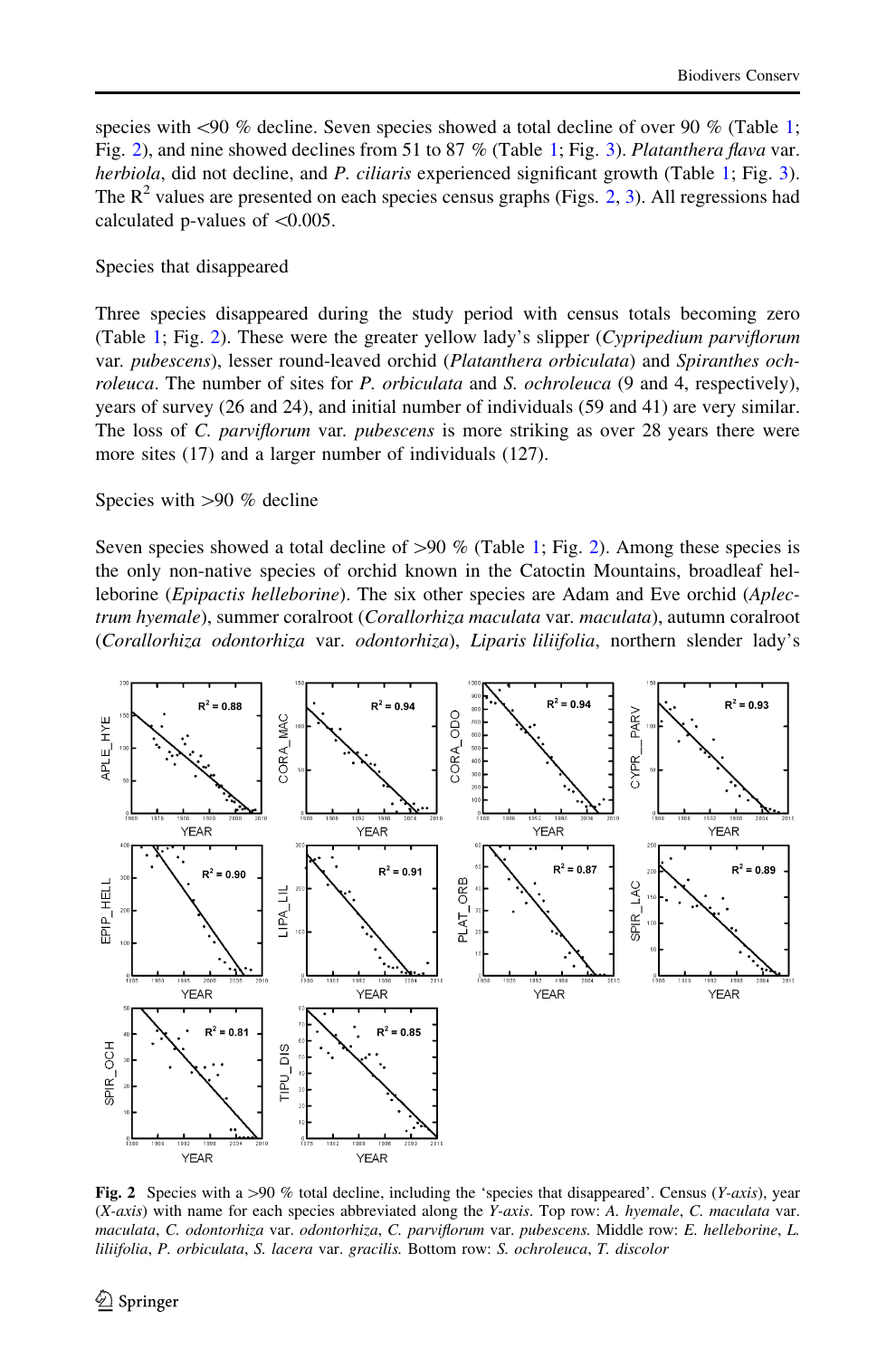<span id="page-6-0"></span>

Fig. 3 Species with a <90 % total decline. Census (Y-axis), year (X-axis) with name for each species abbreviated along the Y-axis. Top row: C. viride var. virescens, C. acaule, G. spectabilis, G. pubescens. Middle row: I. verticillata, P. ciliaris, P. clavellata, P. flava var. herbiola. Bottom row: P. grandiflora, P. lacera, S. cernua

tresses (Spiranthes lacera var. gracilis), and the crippled crainfly (Tipularia discolor). Liparis liliifolia showed an increase in 2008 (Fig. [2\)](#page-5-0). After averaging only 4 plants/year census from 2002 to 2007, 27 plants were found in 2008. Of these species the decline of C. odontorhiza is the most striking with a census high of 977 individuals in 1986 declining to just 70 individuals in 2008. The  $R^2$  values for these species are among the highest documented during the study, all of which range from 0.85 to 0.94 (Fig. [2](#page-5-0)).

# Species with a  $\langle 90 \%$  decline

Nine species showed declines of  $<90$  % (Table [1](#page-4-0); Fig. 3). These species are *Coeloglossum* viride var. virescens, moccasin flower (Cypripedium acaule), showy orchid (Galearis spectabilis), downy rattlesnake plantain (Goodyera pubescens), large whorled pogonia (Isotria verticillata), small green wood orchid (Platanthera clavellata), Platanthera grandiflora, green fringed orchid (Platanthera lacera), and nodding lady's tresses (Spiranthes cernua). Cypripedium acaule and G. spectabilis are arguably the most common terrestrial orchids in the Catoctin Mountains. These showed declines from 1,168 and 1,319 individuals to 128 and 66 individuals, respectively. Five of these species (C. viride var. virescens, I. verticillata, P. clavellata, P. grandiflora, and P. lacera) showed an obvious yet unexpected census increase in 2008 (Fig. 3). The  $\mathbb{R}^2$  values for these species are more variable than the >90 % group. Goodyera pubescens shows the highest  $R^2$  value (0.97) of all species in this study. Only P. grandiflora  $(R^2 = 0.53)$  and C. viride var. virescens  $(R^2 = 0.75)$  have  $R^2$  values < 0.85.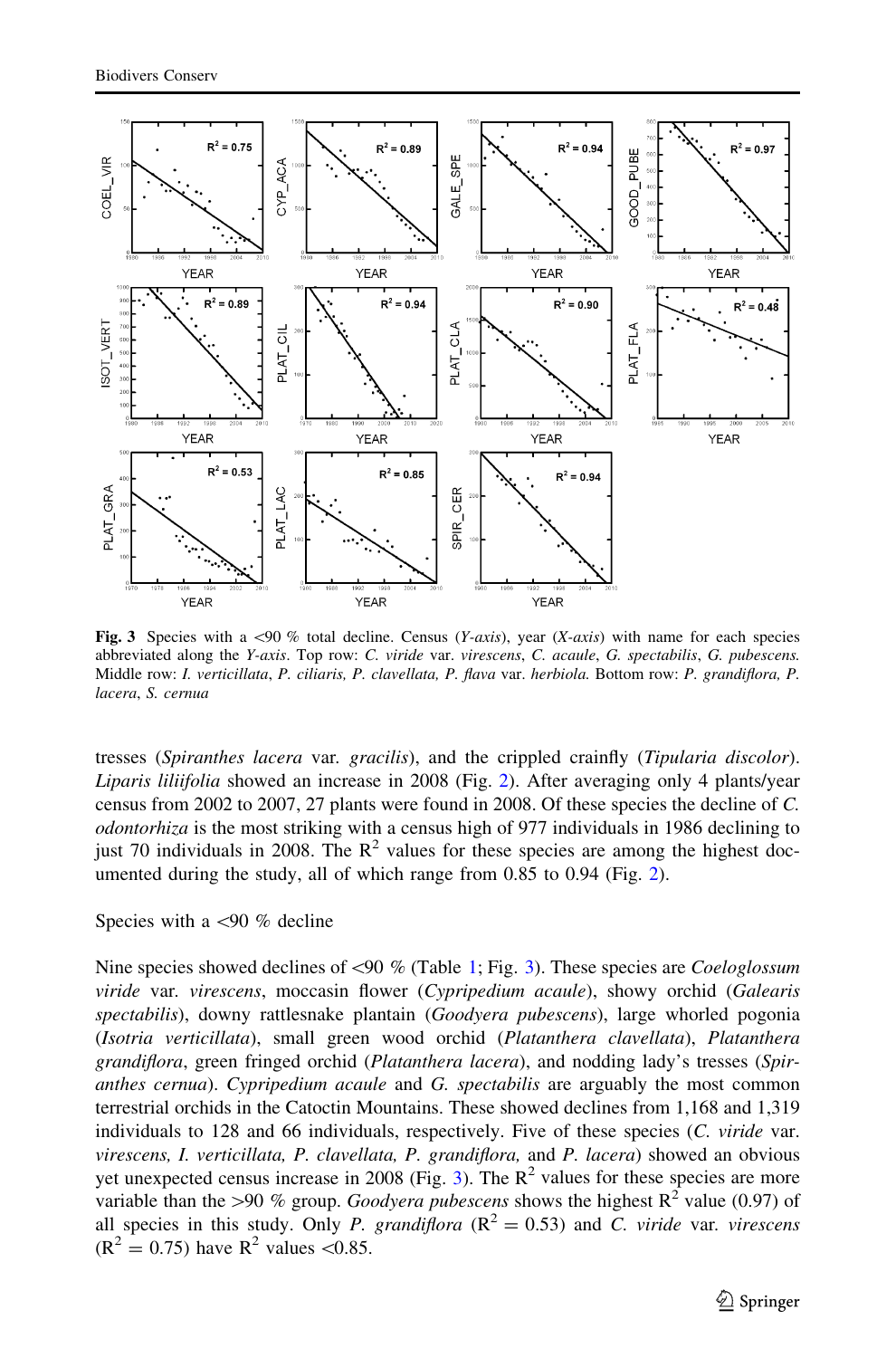

Species that did not decline

Two species did not show declines. These are *Platanthera ciliaris* and *Platanthera flava* var. *herbiola. Platanthera flava var. herbiola* shows a very slight decline (16 plants) but no highly correlated  $\mathbb{R}^2$  values (Table [1;](#page-4-0) Fig. [3\)](#page-6-0). Platanthera ciliaris shows an overall census increase, but 94.8 % of this growth is found at a single site called Whiskey Springs Pond. If this site is removed from the dataset, the species declines by over 94 % with  $R^2 = 0.94$ (Table [1](#page-4-0); Fig. [3](#page-6-0)). From 1984 to 1988 an average of 14 plants were observed at Whiskey Springs Pond. After the implementation of a periodic mowing regime, beginning in 1989, the average annual census has increased to 227 plants.

Relationship between orchid census and deer harvests

Though deer harvest data is not a perfect replacement for deer population data, it does illustrate trends. In the 1900's white-tailed deer were nearly extirpated from the State of Maryland (Maryland Department of Natural Resources [2013\)](#page-10-0). In Frederick County, the number of individual deer harvested from 1960 to 1980 increased from 229 to 710, a nearly threefold increase. From 1980 to 2000, the harvest showed exponential growth going from 631 individuals to 7,843 individuals, a 12-fold increase (Fig. 4). From 2001 to 2008 the number of deer harvested became more erratic. The harvest peaks at 8,578 in 2002, decreases to 6,884 in 2006, then increases once again to 8,238 in 2008 (Fig. 4). The Inverse Correlation Analysis comparing the total deer harvest in Frederick County, to the overall orchid census from 1987 to 2008 yielded a  $\mathbb{R}^2$  value of  $-0.93$  (Fig. 4).

# **Discussion**

Recent studies of long-term orchid population data documented annual fluctuations in orchid species (Alexandersson and Agren [1996,](#page-9-0) Gillman and Dodd [1998](#page-9-0), Pfeifer et al. [2006,](#page-10-0) Rasmussen and Whigham [1998](#page-10-0)). The data collected in this study show no such annual fluctuations. This makes an explanation based on weather patterns or natural species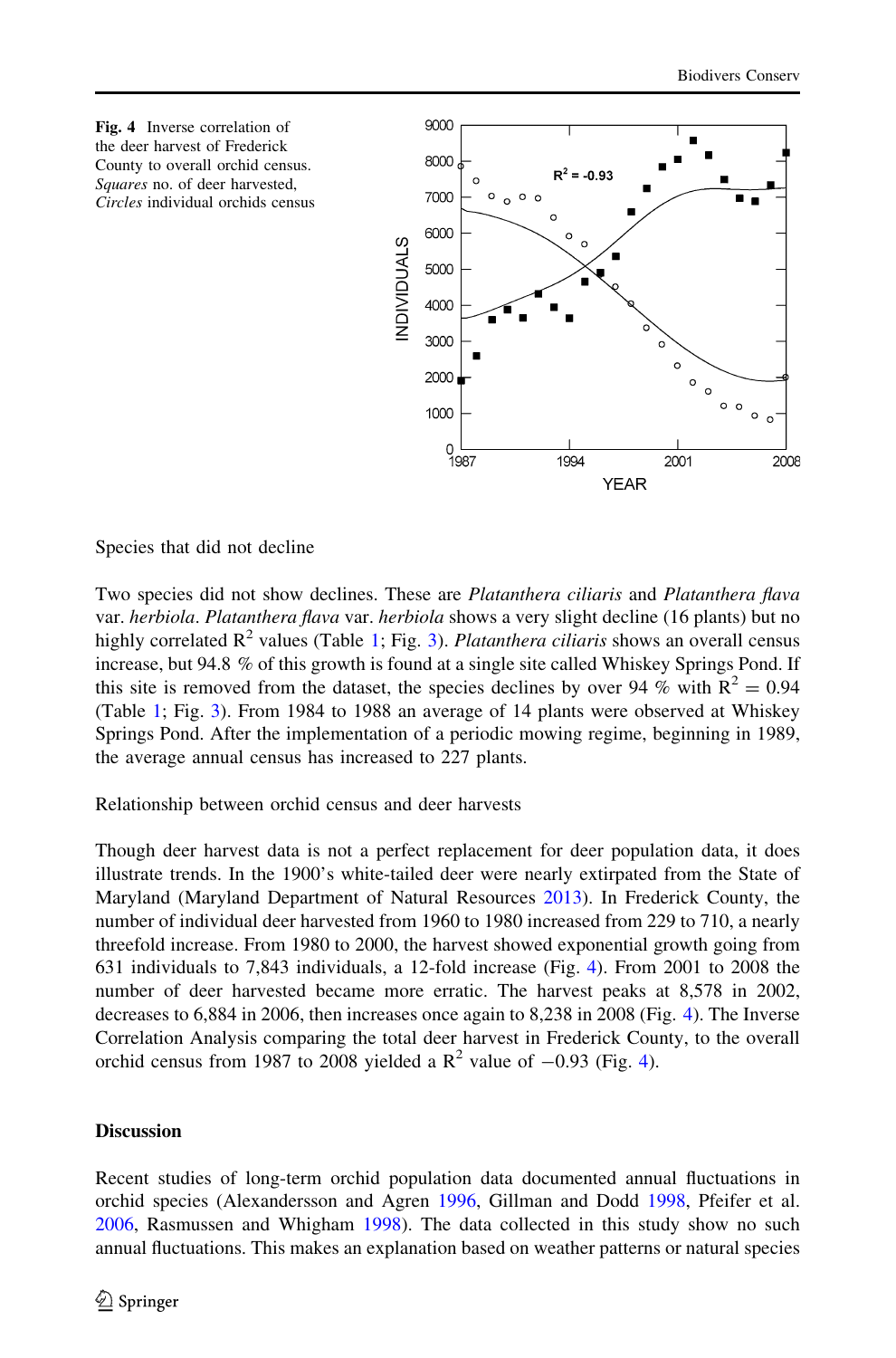fluctuations doubtful. Only after compiling these data did the severity and consistency of the trends become evident. Though there are many potential factors that may be contributing to these declines, including invasive species and non-target impacts to native pollinators from chemical spraying for non-native gypsy moth *(Lymantria dispar L)*, insufficient data exist to conduct scientifically meaningful tests.

The impact of white-tailed deer herbivory was an obvious potential cause of this decline and an independent dataset existed to examine this factor. Studies on the impacts of herbivory to understory herbs are numerous and show herbivory represents a significant threat (Whigham [1990](#page-11-0); Anderson [1994](#page-9-0); Augustine and Frelich [1998;](#page-9-0) Ruhren and Handel [2000,](#page-10-0) [2003](#page-10-0); Fletcher et al. [2001](#page-9-0); Knight [2004](#page-10-0)). Regionally, deer herbivory is believed to be so intense it may cause the extinction of American ginseng (Panax quinquefolius L.), a now rare herbaceous plant (McGraw and Furedi [2005\)](#page-10-0).

The deer harvest data for Frederick County, shows a significantly high inverse correlation ( $R^2 = -0.93$ ). The inverse correlation argues that the white-tailed deer population of Frederick County is the most likely cause of this decline. Given the level of urbanization and development in Frederick County, it is expected that the majority of the deer harvested from Frederick County came from within the study area. The public lands in the Catoctin Mountains account for 88 % of all the publicly held lands available for hunting in Frederick County (Maryland Department of Natural Resources [2013\)](#page-10-0). Although deer population density data are not available within the study area, it is reasonable to assume that trends in the study area would mirror county-wide trends.

The increase in orchids in 2008 was unexpected and is likely a response to a decline in the deer population. The deer harvest dropped from nearly 9,000 individuals in 2001 to 7,000 in 2006. Liberalized bag limits are likely the result of the harvest increase in 2007 to 2008 (B. Eyler pers. comm). We expect as the white-tailed deer population continues to decline the response in orchid species will continue to be favorable. Seedlings of many terrestrial species are subterranean and seeds may still be present in the seed bank (Rasmussen and Whigham [1998\)](#page-10-0). Future inventory should be conducted to determine the current orchid census at a subset of these sites given the recent implementation of deer control efforts at Catoctin Mountain Park. Deer exclosure studies should be conducted to further test the hypothesis that deer herbivory is causing this decline and to document overall herbaceous species response. It is likely that other plant groups have seen a very similar decline (i.e. *Trillium, Lilium, Carex*) but given no dataset exists it can only be inferred from a lack of diversity throughout the study area or a response to deer exclosures.

The lack of overall decline in *Platanthera flava* var. *herbiola* is caused by a count of 270 individuals in 2008, up from just 90 in 2007 (Fig. [3\)](#page-6-0). The only species that showed an increase during this study period was P. ciliaris. The single site that explains this growth is owned and managed by the State of Maryland. Platanthera ciliaris is a pyrophytic species requiring open conditions such as open woods, roadsides, and seepage slopes (Sheviak [2002\)](#page-11-0). To mimic the disturbance requirements of this rare species, the site has been mowed periodically beginning in 1989 (D. Rohrback pers. com.). Platanthera ciliaris has responded positively to the disturbance regime.

This study shows the value and utility of long-term datasets over a large area. This study also challenges the underlying idea that an area is protected just because it is publicly owned. Proper natural resource management is a prerequisite for species survival. In the case of this study, we were very fortunate to have a long-term dataset showing the declines that occurred. Most areas that support similarly-sized deer populations have no such datasets and damage to the flora will be witnessed but the actual declines of plant species will only be inferred due to a lack of botanical diversity. It is likely that adjacent states with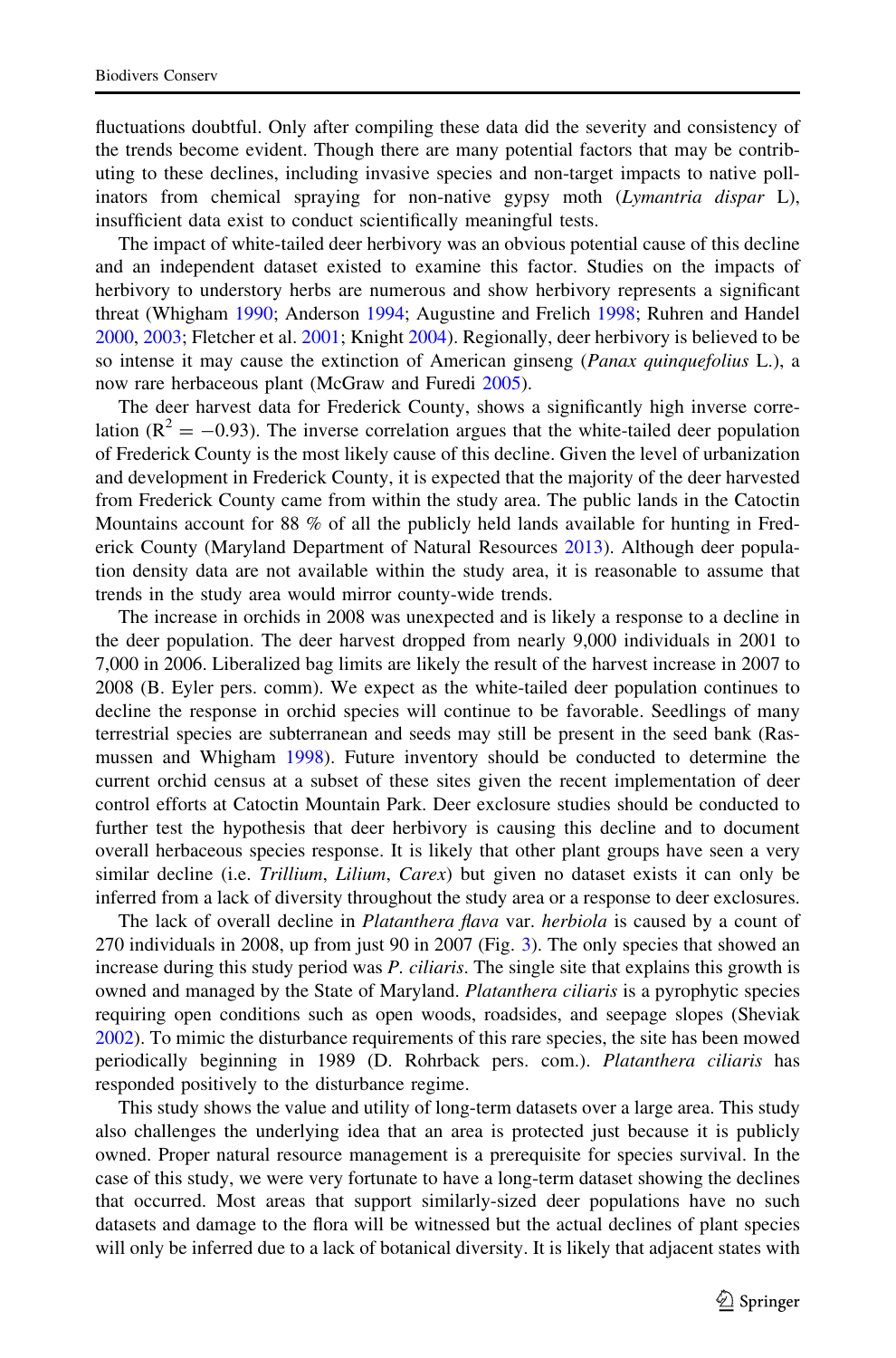<span id="page-9-0"></span>similar deer populations, large parks with no easy access for hunters, and lands that do not allow hunting have seen or will see impacts to vegetation similar to these. Without longterm data sets as a point of reference, even catastrophic declines such as the ones published here, may go unnoticed.

Acknowledgments We thank the Maryland Department of Natural Resources, Wildlife and Heritage Service for allowing us time toward this project. We thank the multitude of landowners who allowed access to study sites. We thank the public land managers where these surveys occurred including staff of Catoctin Mountain Park, Cunningham Falls State Park, Frederick Municipal Forest, and Gambrill State Park. A valuable and critical review of this manuscript was provided by D. Whigham. Numerous individuals assisted in this project in various ways or made comments to better this paper including, D. Brinker, G. Brewer, B. Eyler, J. Harrison, R. Loncosky, W. McAvoy, J. McKnight, R. Naczi, D. Rohrback, S. Smith, T. Larney, and G. Therres.

Open Access This article is distributed under the terms of the Creative Commons Attribution License which permits any use, distribution, and reproduction in any medium, provided the original author(s) and the source are credited.

# **References**

- Alexandersson R, Agren J (1996) Population size, pollinator visitation and fruit production in the deceptive orchid Calypso bulbosa. Oecologia 107:533–540
- Alverson WS, Waller DM, Solheim SL (1998) Forests too deer: edge effects in northern Wisconsin. Conserv Biol 2:348–358
- Anderson DJ (1994) Height of white-flowered trillium (Trillium grandiflorum) as an index of deer browsing intensity. Ecol Appl 4:104–109
- Augustine DJ, Frelich LE (1998) Effects of white-tailed deer on populations of an understory forb in fragmented deciduous forests. Conserv Biol 12:995–1004
- Behrend DF, Mattfeld GF, Tierson WD, Wiley JE III (1970) Deer density control for comprehensive forest management. J For 68:695–700
- Brown RG, Brown ML (1984) Herbaceous plants of Maryland. Port City Press, Baltimore, p 1127
- Côté SD, Rooney TP, Tremblay JP, Dussault C, Waller DM (2004) Ecological impacts of deer overabundance. Annu Rev Ecol 35:113–147
- de Calesta DS (1994) Effects of white-tailed deer on songbirds within managed forests in Pennsylvania. J Wildl Manag 58:711–718
- Fieberg J, Ellner SP (2001) Stochastic matrix models for conservation and management: a comparative review of methods. Ecol Lett 4:244–266
- Fletcher JD, Shipley LA, McShea WJ, Shumway DL (2001) Wildlife herbivory and rare plants: the effects of white-tailed deer, rodents, and insects on growth and survival of Turk's cap lily. Biol Conserv 101:229–238

Freker K, Sonnier G, Waller DM (2013) Browsing rates and ratios provide reliable indices of ungulate impacts on forest plant communities. For Ecol Manag 291:55–64

- Gill RMA, Beardall V (2001) The impact of deer on woodlands: the effects of browsing and seed dispersal on vegetation structure and composition. Forestry 74:209–218
- Gillman MP, Dodd ME (1998) The variability of orchid population size. Bot J Linn Soc 126:65–74

Gotelli N, Ellison A (2004) A primer of ecological statistics. Sinauer Associates, Sunderland, p 510

- Hegland SJ, van Leeuwen M, Oostermeijer JGB (2001) Population structure of Salvia pratensis in relation to vegetation and management of Dutch dry floodplain grasslands. J Appl Ecol 38:1277–1289
- Horsley SB, Stout SL, de Calesta DS (2003) White-tailed deer impact on the vegetation dynamics of a northern hardwood forest. Ecol Appl 13:98–118
- Hough AF (1965) A twenty-year record of Understory vegetation change in a virgin Pennsylvania forest. Ecology 46:370–373
- Hutchings MJ (1987) The population biology of the early spider orchid, *Ophyrs sphegodes* Mill. I. A demographic study from 1975 to 1984. J Ecol 75:711–727
- Kauffman MJ, Frick WF, Linthicum J (2003) Estimator of habitat-specific demography and population growth for Peregrine Falcons in California. Ecol Appl 13:1802–1816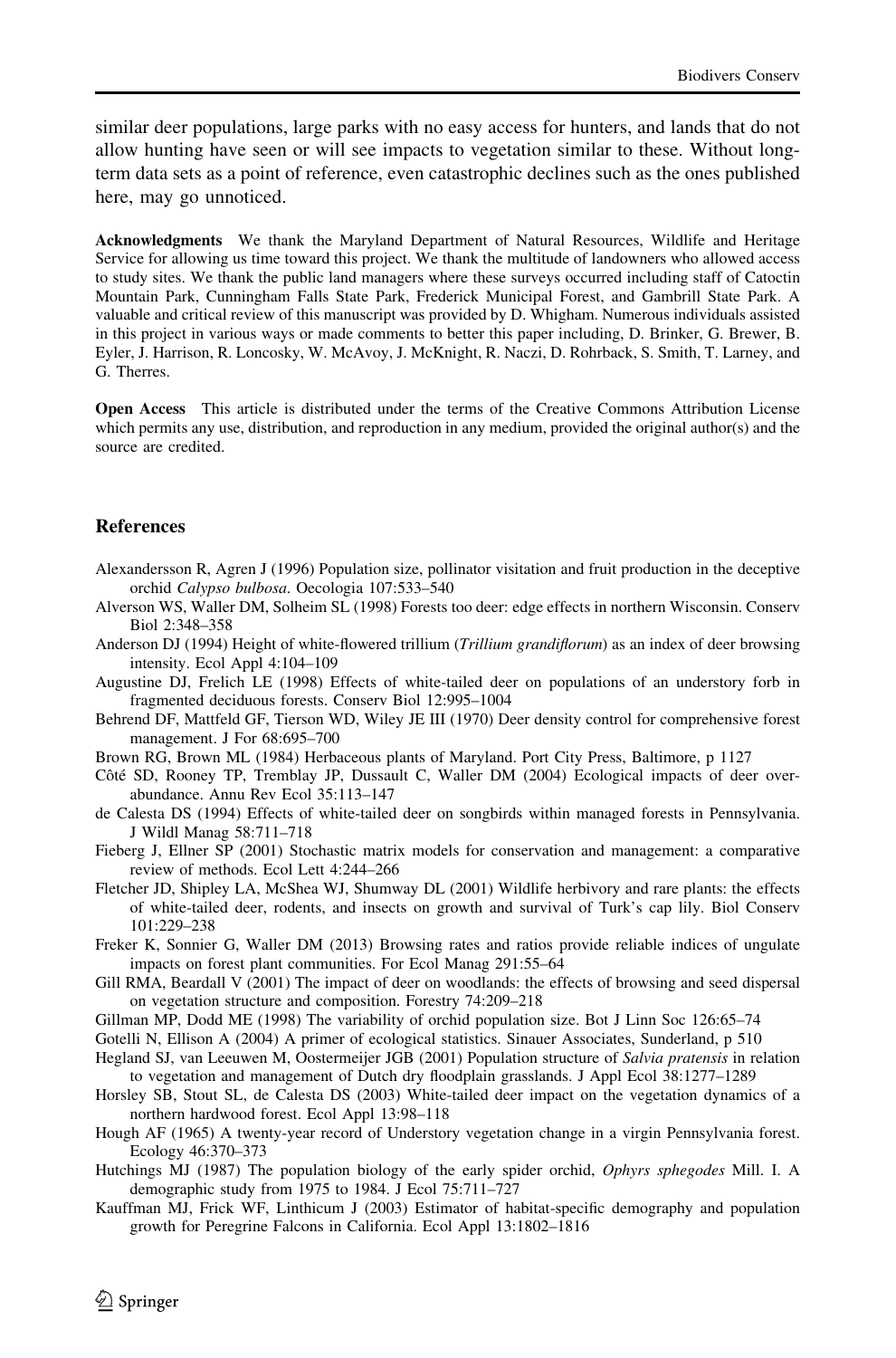- <span id="page-10-0"></span>Kery M, Gregg KB (2004) Demographic analysis of dormancy and survival in the terrestrial orchid Cypripedium reginae. J Ecol 92:686–695
- Knight TM (2004) The effects of herbivory on pollen limitation on a declining population of Trillium grandiflorum. Ecol Appl 14:915–1928
- Krueger LM, Peterson CJ (2006) Effects of white-tailed deer on Tsuga Canadensis regeneration: evidence of microsites as refugia from browsing. Am Midl Nat 156:353–362
- Langdon K (1985) White-tailed deer Action Plan. On file at Catoctin Mountain Park, Thurmont. Supplement to Natural Resource Management Plan, Catoctin Mountain Park, Catoctin

Little RJA, Rubin DB (1987) Statistical analysis with missing data. Wiley, New York, p 408

- Markus K, Grieser J, Beck C, Rudolf B, Franz R (2006) World Map of the Köppen–Geiger climate classification updated. Meteorologische Zeitschrift 15:259–263
- Marquis DA (1981) Effect of Deer Browsing on Timber Production in Allegheny Hardwoods of Northwestern Pennsylvania. Northeastern Forest Experimental Station, U.S. Forest Service, Broomall, p 10
- Maryland Department of Natural Resources (2013) Maryland Guide to Hunting and Trapping. Maryland Department of Natural Resources Wildlife and Heritage Service. [http://www.eregulations.com/](http://www.eregulations.com/maryland/hunting/public-hunting-lands) [maryland/hunting/public-hunting-lands](http://www.eregulations.com/maryland/hunting/public-hunting-lands). Accessed Dec 2013
- Maryland Natural Heritage Program (2010) Rare, threatened and endangered plants of Maryland. Maryland Department of Natural Resources, Wildlife and Heritage Service, Annapolis
- McGraw JB, Furedi MA (2005) Deer browsing and population viability of a forest understory plant. Science 307:920–955
- McShea WJ, Rappole JH (2000) Managing the abundance and diversity of breeding bird populations through manipulation of deer populations. Conserv Biol 14:1161–1170
- Mood (1989) The dynamics of declining populations of an endangered orchid, Isotria medeoloides. Ecology 70:783–786
- Mudrak EL, Johnson SE, Waller DM (2009) Forty-seven year changes in vegetation at the Apostle Island: effects of deer on forest understory. Nat Areas J 29:167–176
- National Climatic Data Center (NOAA) (2013). [http://www.ncdc.noaa.gov/cdo-web.](http://www.ncdc.noaa.gov/cdo-web) Accessed 18 Dec 2012
- National Park Service (2008) Catoctin Mountain Park final white-tailed deer management plan, Frederick and Washington Counties: environmental impact statement. FES 08–58. National Park Service, Denali National Park and Preserve, p. 340
- NatureServe (2006) Observational Data Standard. [http://www.natureserve.org/prodServices/pdf/Obs\\_](http://www.natureserve.org/prodServices/pdf/Obs_standard.pdf) [standard.pdf](http://www.natureserve.org/prodServices/pdf/Obs_standard.pdf). Accessed Dec 2013
- NatureServe (2011) International ecological classification standard: terrestrial classifications. NatureServe Central Database, Arlington, p 80
- Pfeifer M, Widgand K, Heinrich W, Jetschke G (2006) Long-term demographic fluctuations in an orchid species driven by weather: impactions for conservation planning. J Appl Ecol 43:313–324
- Porter WF (1991) White-tailed deer in eastern ecosystems: implications for management and research in National Parks. Natural Resources Report NPS/NRSUNY/NRR-91/05, Washington, DC
- Rasmussen HN, Whigham DF (1998) The underground phase: a special challenge in studies of terrestrial orchid populations. Bot J Linn Soc 126:49–64
- Reger JP, Cleaves ET (2008) Draft physiographic map of Maryland and explanatory text for physiographic map of Maryland. <http://www.mgs.md.gov/coastal/maps/physio.html>. Accessed April 2012
- Rooney TP (2001) Deer impacts on forest ecosystems: a North American perspective. Forestry 74:201–208
- Rooney TP, Dress WJ (1997a) Escaping herbivory: refuge effects on the morphology and shoot demography of the clonal forest herb Maianthemum canadense. J Torrey Bot Soc 124:280–285
- Rooney TP, Dress WJ (1997b) Species loss over sixty-six years in the ground-layer vegetation of heart's content, an old-growth forest in Pennsylvania, USA. Nat Areas J 17:297–305
- Rooney TP, Waller DM (2003) Direct and indirect effects of deer in forest ecosystems. For Ecol Manag 181:165–176
- Roseberry JL, Woolf A (1991) A comparative evaluation of techniques for analyzing white-tailed deer harvest data. Wildl Monogr 117:3–59
- Ruhren S, Handel SL (2000) Considering herbivory, reproduction, and gender when monitoring plants: a case study of Jack-in-the-pulpit (Arisaema triphyllum). Nat Areas J 20:261–266
- Ruhren S, Handel SL (2003) Herbivory constrains survival, reproduction, and mutualisms when restoring nine temperate forest herbs. J Torrey Bot Soc 130:34–42
- Russell FL, Zippin DB, Fowler NL (2001) Effects of white-tailed deer (*Odocoileus virginianus* on plants, plant populations and communities: a review. Am Midl Nat 146:1–26
- Schmidt MF (1993) Maryland's geology. Tidewater publications, Centreville, p 164
- Shefferson RP, Proper J, Beissinger SR, Simms EL (2003) Life history trade-offs in a rare orchid: the costs of flowering, dormancy and sprouting. Ecology 82:145–156